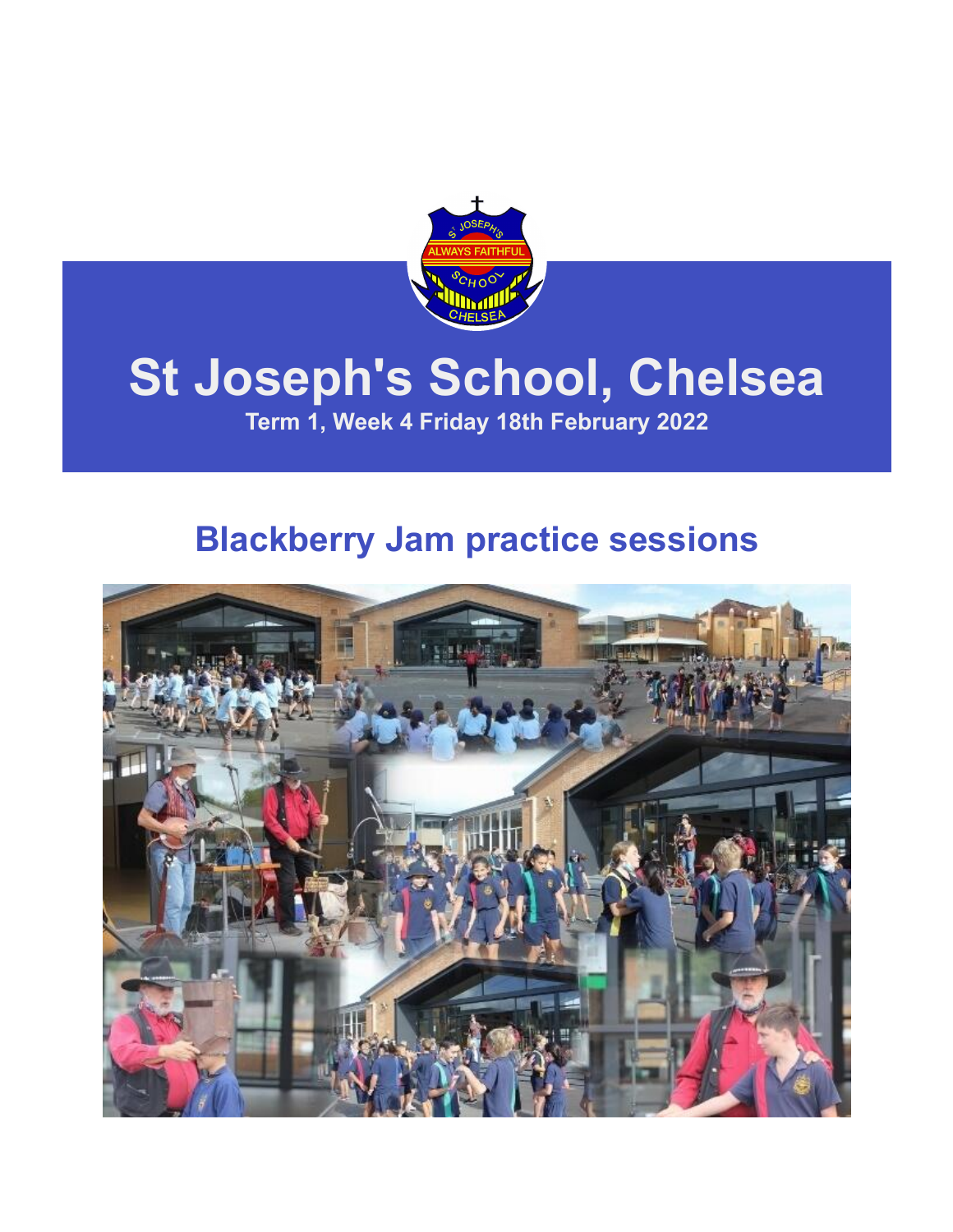Dear Families,

What a great community night we had last Friday at our welcome bushdance night. The band commented on what a great community we have and how nice it was to see people just smiling and enjoying each other's company. It was great to see lots of parents showing their children their bushdance skills!

#### **Working Bee**

Our first working bee for 2022 will be held 4-6pm on Friday 4th March. Please read the Operoo form we are sending out later today and complete.

### **Online Learning Conferences**

Please find attached below the booking form for next week's Learning Conferences. Log on to schoolinterviews.com.au and use the code **cmmb6** The interviews will open at 4pm today.

### **Shrove Tuesday Tuesday 1st March**

We will be organising pikelets for the children to have on Shrove Tuesday. Below is a list of ingredients. If your child is unable to have the pikelets for allergy reasons they can bring their own in.

Ingredients: Water, Wheat Flour, Sugar, Canola Oil, Non Fat Milk Solids, Acidity Regulator (575), Wheat Starch, Whole Egg Powder, Raising Agent (500), Salt, Preservatives (202, 234), Natural Flavouring, Emulsifier (471), Natural Colour (161b), Vitamins (Thiamin, Folic Acid) Allergen: Egg, Milk, Gluten

### **QR Codes**

As of next week you will no longer be required to QR code into school. However, you will need to show evidence of vaccinations when asked. We are still encouraging all families to limit access to school buildings unless necessary. Thanks to all our families for your support.

### **Rapid Antigen Tests - to continue**

The Government announced yesterday the RAT surveillance tests will continue until the end of term 1. This means each week each child will be tested twice.

You can collect more RATS for weeks 6&7 from Friday 25th Feb. Thank you for your cooperation and support.

### **School Photos**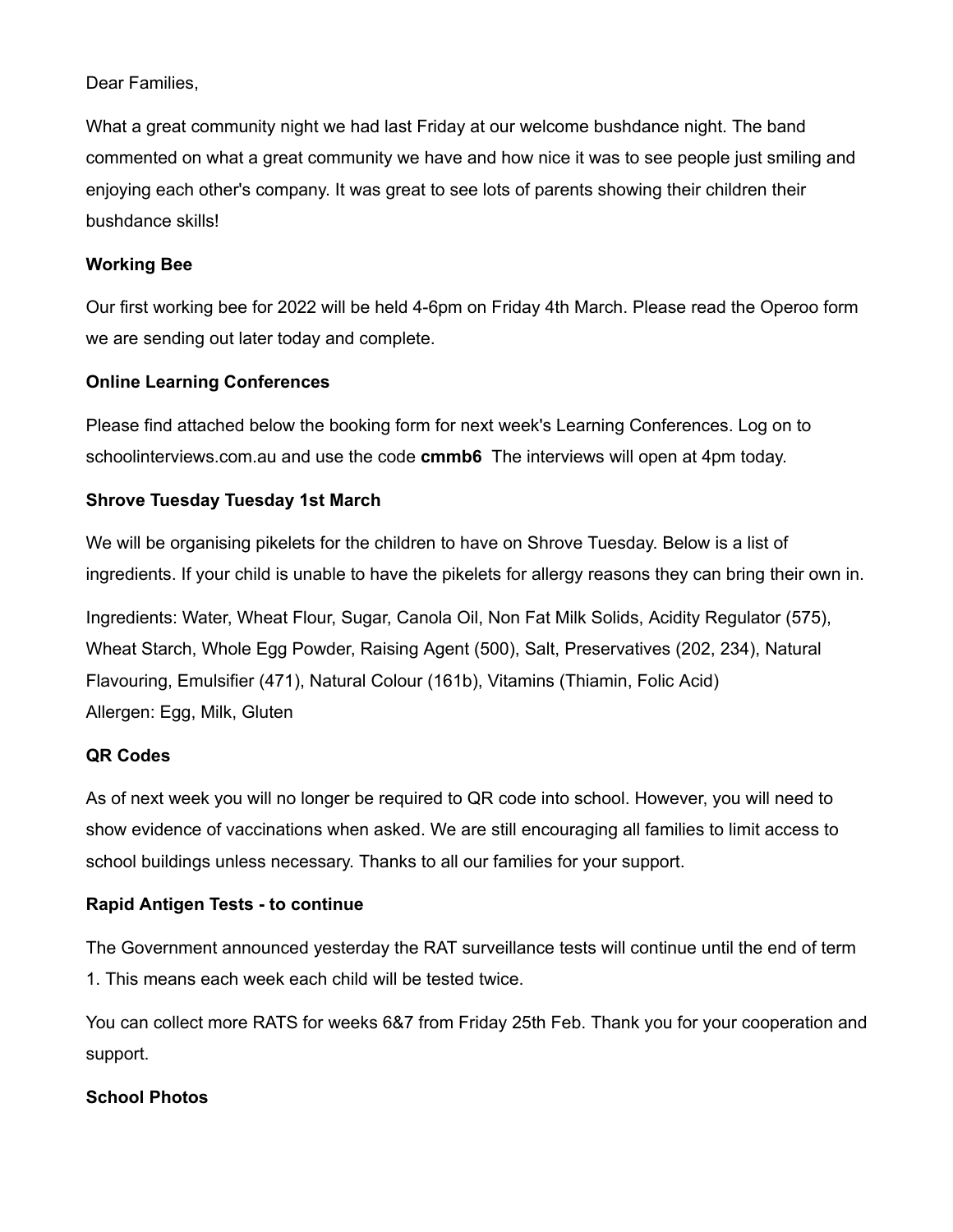School photos will be taken in week 6 on Monday 28th February. An order form has been sent home with each child on how to order. Eldest children have also received a family photo form to order online. Extra forms are available from the office. Please ensure your child returns the form on the day if paying by cash.

### **Uniform Shop**

The uniform shop will be open on Thursday mornings from 8.45-9.10am.

#### **Sacramental Dates 2022**

Reconciliation Yr 3's - Wednesday 23rd March at 10am and 6pm. Parent/child preparation night details have been released on Operoo. Please complete the form to let us know which session you want to attend.

First Eucharist Yr 4's - Friday 17th June at 6pm

- Saturday 18th June at 4pm and 6pm.

Confirmation Yr 6 - Sunday 9th October at 3pm.

#### **School Fees**

School Fee statements were distributed 2 weeks ago to your nominated primary email address. If you have not received your statement, please contact the school office. If no other arrangement has been made your first payment is due next week 24th February. Any family experiencing financial difficulties in making payments are asked to contact the office to discuss alternative arrangements.

### **Riding to School**

We have had a number of people let us know that some children are riding to school without wearing their helmet. Could all parents please check with their child that they are wearing their helmets to and from school. Thank you.

### **St Joseph's Families Choir**

is looking for a singer to lead the kids on Sunday morning for practices and at 11am Mass.

If you are interested in this position please email [Chelsea@cam.org.au](mailto:Chelsea@cam.org.au) or call the parish office 9772 2211.

Take Care and Keep Safe

Gavan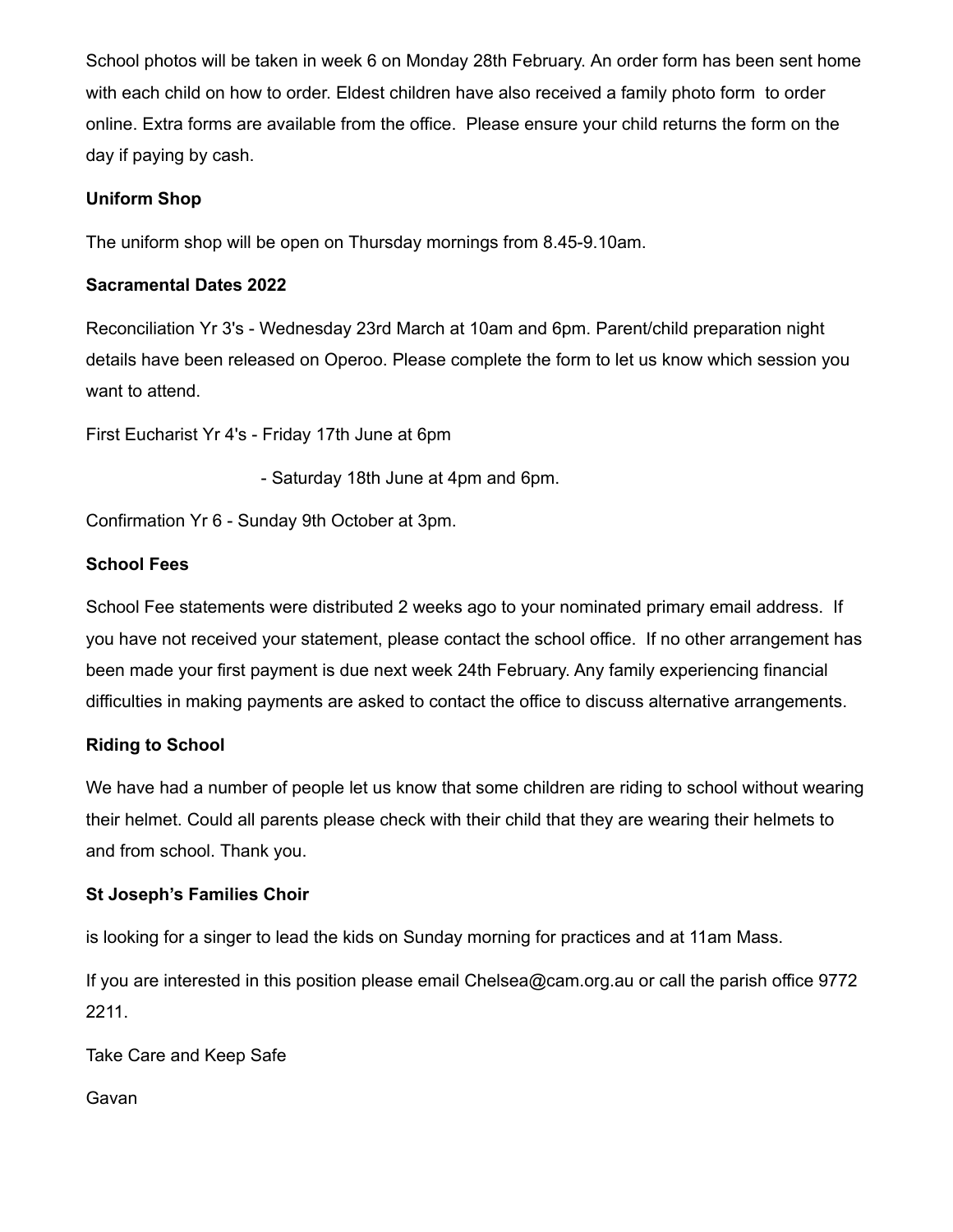

### **Learning Conferences 2022**

Please download the link and book your Learning Conference for your child. BOOKINGS OPEN THIS AFTERNOON FROM 4.00PM.

BOOKINS CLOSE MONDAY 21ST FEBRUARY AT 1.00PM

**[Download](https://enewsletter.skoolbag.com.au/download?file=/file_module/25213/file_download_25213_3904326351.pdf)**



### **Buddies**

Last Friday our buddies spent some time together. Each prep child has a few Year 5/6 buddies to help them feel connected to school. The Leadership program in Yr 5/6 encourages them to be role models to our junior children. Our preps love getting to know them as well. We look forward to more opportunities of our buddies enjoying time together.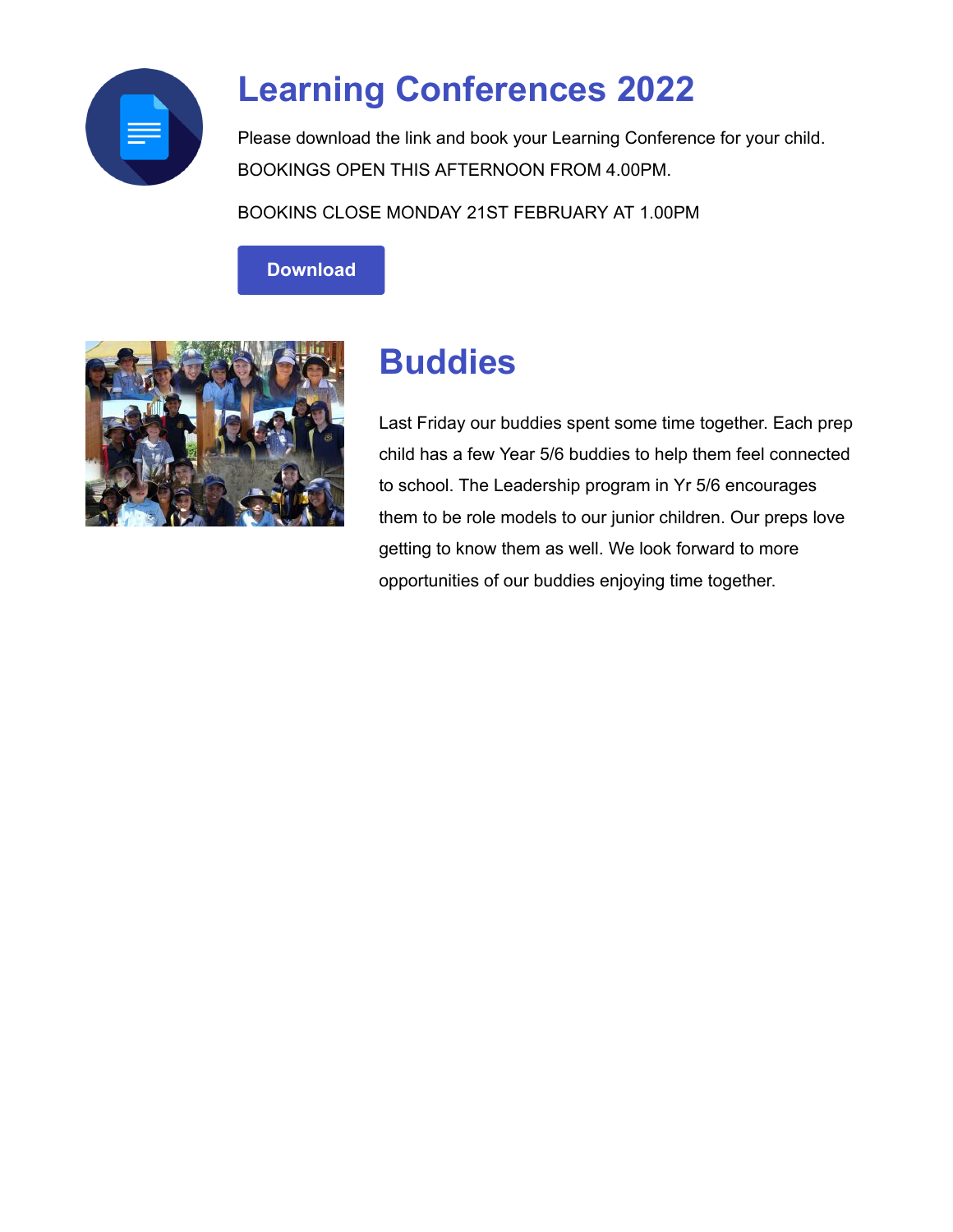

At St Joseph's this week continue to learn and bring together the whole-school to develop a positive, safe and supportive learning culture.

Remember we have three core values: Safety, Respect and Responsibility

This week our focus has been on our core value "Responsibility"

We have been learning about our school's "Acceptable Use Policy". Everytime we use technology at school or use our schools Google accounts we have a responsibility to

- $\Box$  use all digital technology with care at all times
- $\Box$  only access devices and services with permission
- $\Box$  only use my personal school logins when working in the digital space
- $\Box$  always log out of any device when not being used
- $\Box$  follow protocols for Google Meetings, including having my camera switched on and muting my microphone until I need to speak
- $\Box$  report any damage to devices to a teacher
- $\Box$  report any inappropriate images, websites, emails or messages that make me uncomfortable to a trusted adult

It is important that we are responsible when we use technology because it:

- $\Box$  keeps students and our school safe
- $\Box$  allows students to be respectful and look forward to being in an safe environment that promotes social and creative learning
- $\Box$  students access safe and respectful websites
- $\Box$  equipment is respected
- $\Box$  creates an open space for kids to explore, learn and grow
- $\Box$  Students are ready to learn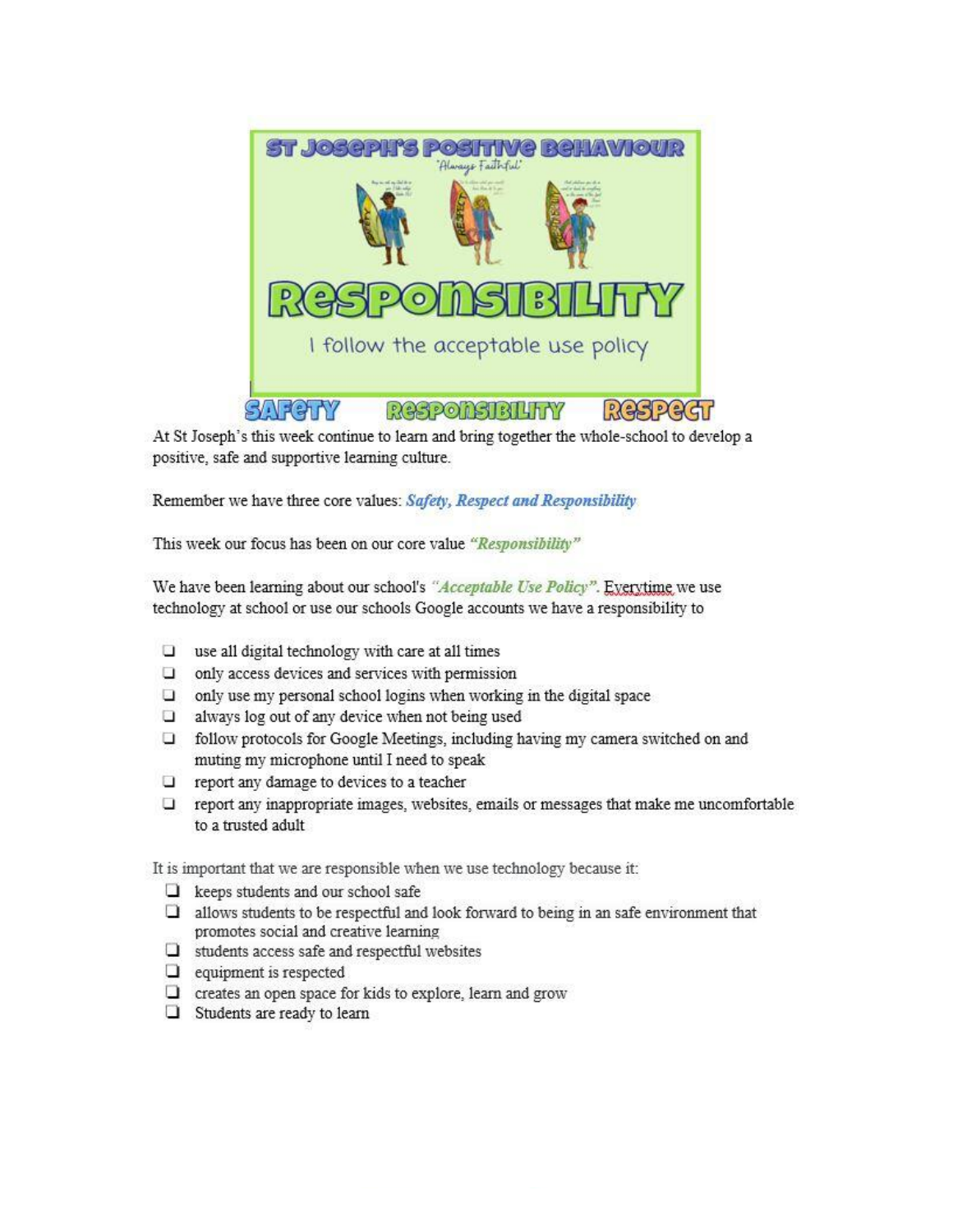# 2023 Enrolments St Joseph's School

Enrolments at St Joseph's Parish School for children entering Prep in 2023 are open. **OPEN DAYS Thursday 3rd March & 29th April** School open for viewing 9-3pm Open Day Principal Address at 9.30am and 12.30pm



### Call 8773 1111 Anytime to book a tour

School Tours run for 45 min by our Year 6s

### **Tours are run at** 9.30 and 12.30pm

Principal is available to talk to after the

tour Please contact the school office to book ur preferred time or further information

Sacres

362 Station Street, Chelsea 雷 8773 1111 ⊠ info@sjchelsea.catholic.edu.au ■ http://sjchelsea.catholic.edu.au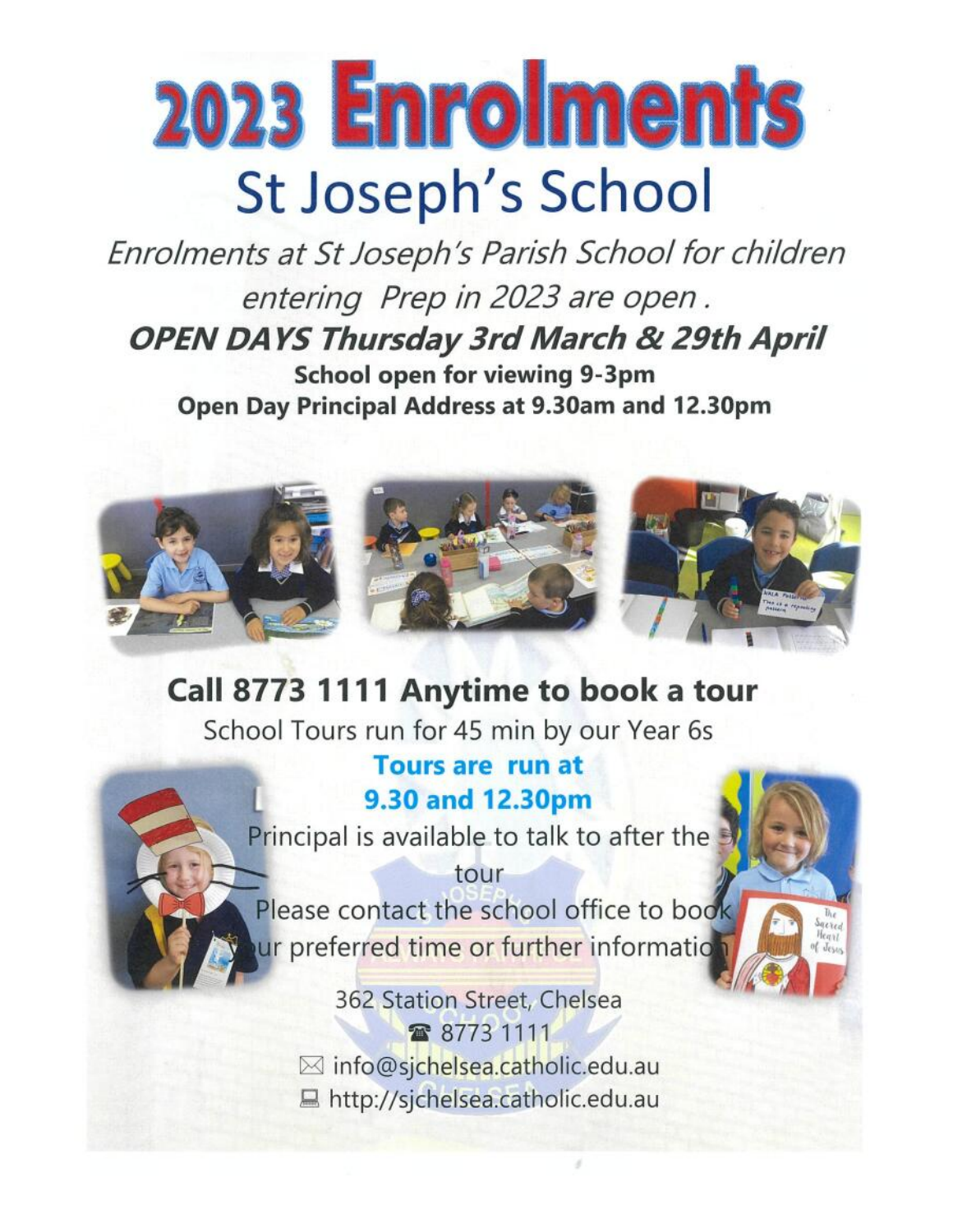### **St Joseph's OSHC 2022**

- Name of Program: St Joseph's Catholic Primary School OSHC
- [Enrolments for 2022 please visit https://www.kingston.vic.gov.au/Services/Family-and-](https://www.kingston.vic.gov.au/Services/Family-and-Children/Before-and-After-School-Program)Children/Before-and-After-School-Program to enrol.
- The Before School Program will remain onsite at Chelsea Primary School unless demand increases. Please complete this form in regard to finding interest for Before School Care onsite at St Joseph's. [Before School Care Use in 2022 at St Joseph](https://forms.gle/C3SnKUDZnK6oqNWg6)

### **St Joseph's Dads Football team**

Happy new year and welcome to all parents and friends of the St Joseph's School Community.

My name is Patrick Donnellan, and I am one of the many proud fathers that has helped establish the St Joseph's Dads Football team. Each year (since 2017) the St Joseph's dads, in conjunction with Dads from local schools, embark on an annual match against the Dads from St Louis Primary School.

This yearly match of (AFL code) Football is a modified rules football game with no tackling to suit our experienced bodies. We are a mixed demographic of parents ranging in ages from 30 – 50 years plus and welcome Dads of ANY AGES!!! We have some dads that have played football their whole lives and we also have parents that have never played before which speaks to the welcoming culture of our group where our ethos for everyone is "Who can you bring along"? This ethos has been fully embraced and has seen our group grow from strength to strength.

Our commitment to skills and fitness is almost non-existent however, our focus on comradery and forming new friends is paramount!

So, we especially would like to welcome the new Fathers of St Josephs to the School and invite you to come down to one of light hearted training sessions. The first 4 scheduled training sessions dates (subject to ground availability) for the start of 2022 are:

• 23/2/2022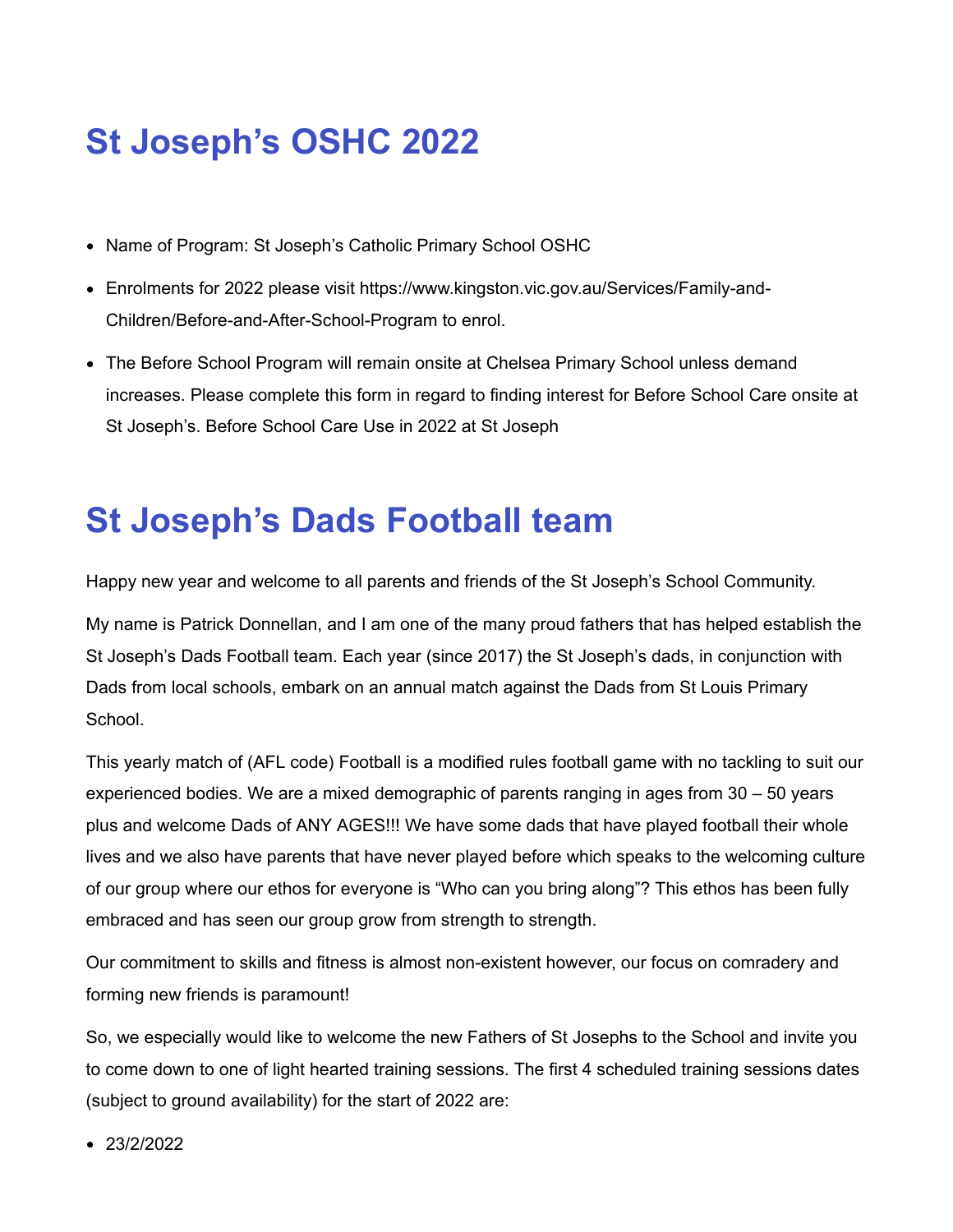- 9/3/2022
- 21/3/2022
- $-4/4/2022$

Training will take place at the Chelsea Football Club, 13 Beardsworth Avenue, Chelsea at 6:00 PM.

Naturally training will be followed by a couple of refreshments that fall under the banner of relationship building.

For those that would like to be involved from a non-playing perspective please reach out to myself as there are many other useful aspects in which others can contribute.

Should you have any question please feel free to contact myself or one of the other listed Dad's as outlined below.

- $\bullet$  Patrick Donnellan 0438 757 850
- Rohan Anstey 0402 327 511
- Trevor Clancy 0405 109 321
- Martin O'Donnell 0407 666 116
- Taylor Irish 0418 519 878
- Andrew Ferguson 0415 956 366
- Patrick Campion  $-0412479185$
- David Sheehan 0435 623 296

Kind Regards

Patrick Donnellan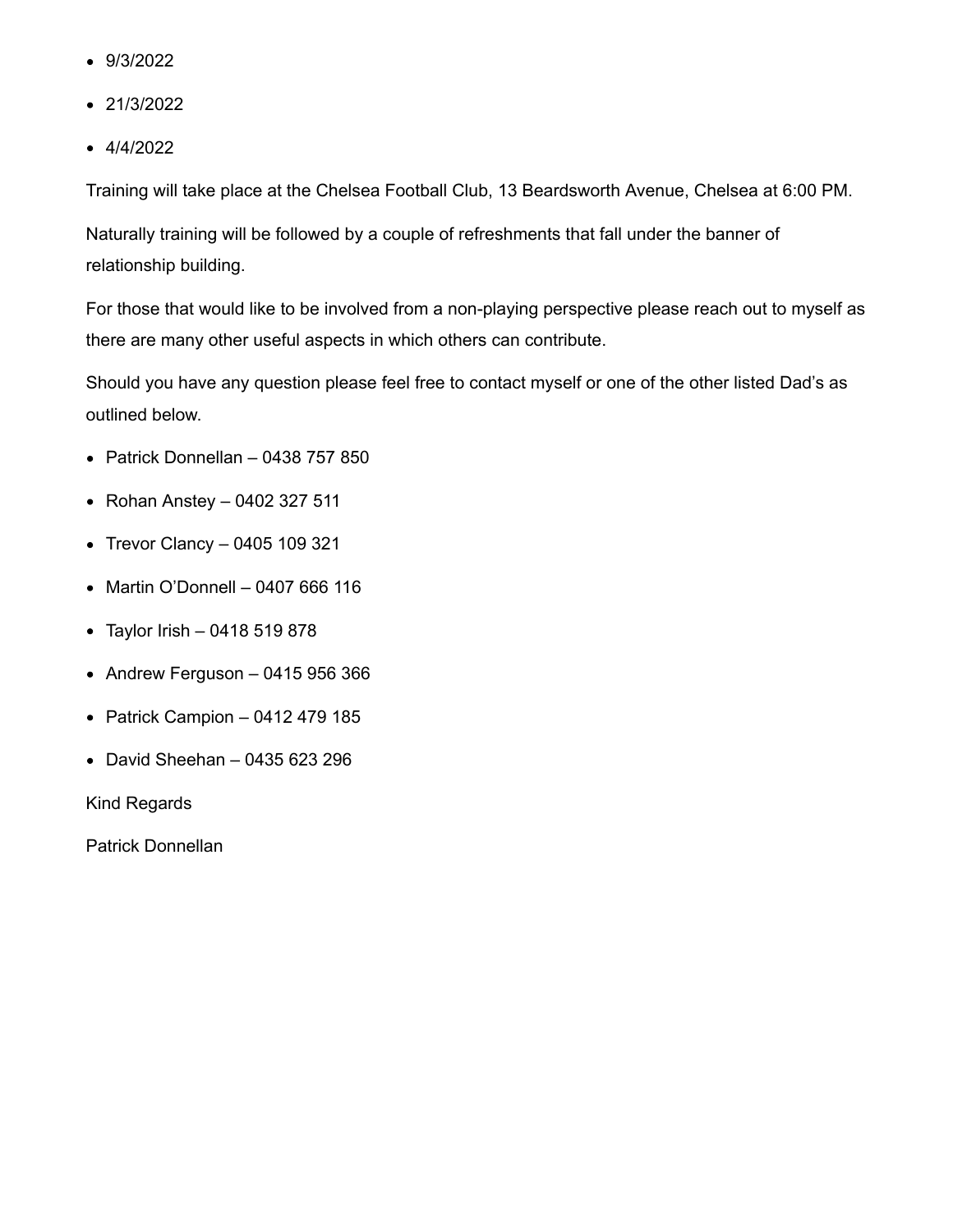

### **PSW new price list**

Please find PSW's current price list attached.

**[Download](https://enewsletter.coralcommunities.com/download?file=/file_module/23506/file_download_23506_4481462279.pdf)**

| $\sim$ |  |
|--------|--|
|        |  |

### **Canteen Price List**

Please find the current Canteen price list. The cantten has reopened today and is open each Thursday and Friday.

**[Download](https://enewsletter.coralcommunities.com/download?file=/file_module/25012/file_download_25012_574067271.pdf)**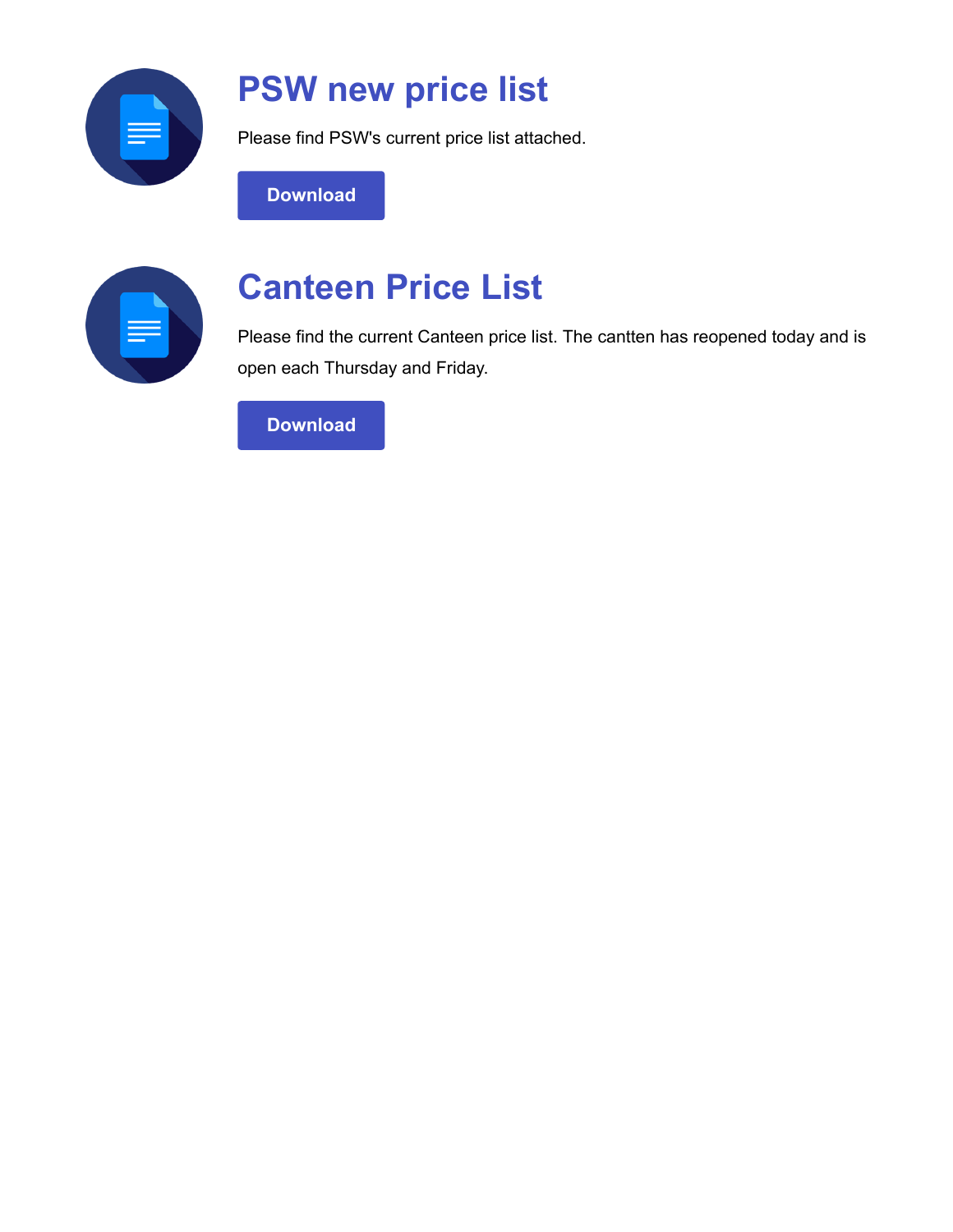

#### CARRUM BOWLING CLUB-NEPEAN HIGHWAY, KEAST PARK, CARRUM

Your community gathering place for a most enjoyable lawn bowls experience

#### **BOWLING BY THE BAY-AFTER SCHOOL JUNIOR PROGRAM**

The Carrum Bowling has been operating as a sporting and recreational club for over 90 years in a picturesque beach and park setting on Port Phillip Bay.

The Club continues to offer a bowling program for children in the local area with our Fridays @ Five, which includes skill development and fun activities for children of Primary and Secondary School age. Qualified Coaching and free use of equipment is included in the program.

Students and Parents are most welcome to come along for an hour on Friday evenings

The Club will recommence Fridays @ Five on Friday 11<sup>th</sup> February at 5pm and continue on Fridays during first term

For further information please contact the club

Club Telephone: 9772 2437, email: enquiries@carrumbowlingclub.org.au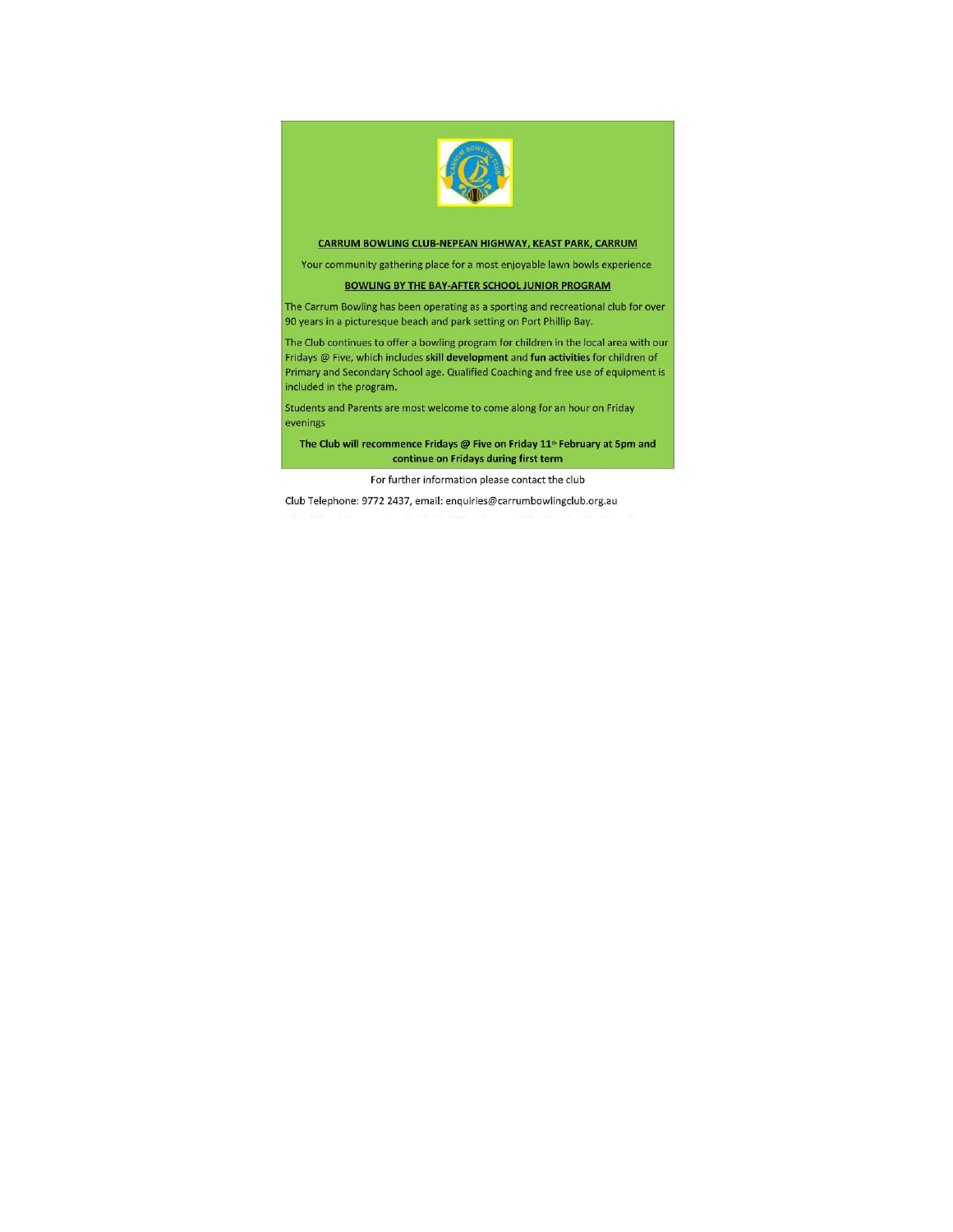

### **2022 Term Dates**

#### **Red indicates a change from last week**

**TERM 1 - 31st January - 8th April 2022**

**Week 4-** Collect second pack of RATS per child (twice a week in WKS 4&5)

Fri 18th Feb 2.30pm Assembly online

### **Week 5**

- Mon 21st Feb Learning Conference Online
- Tues 22nd Feb Gym4Hire 4, Learning Conferences online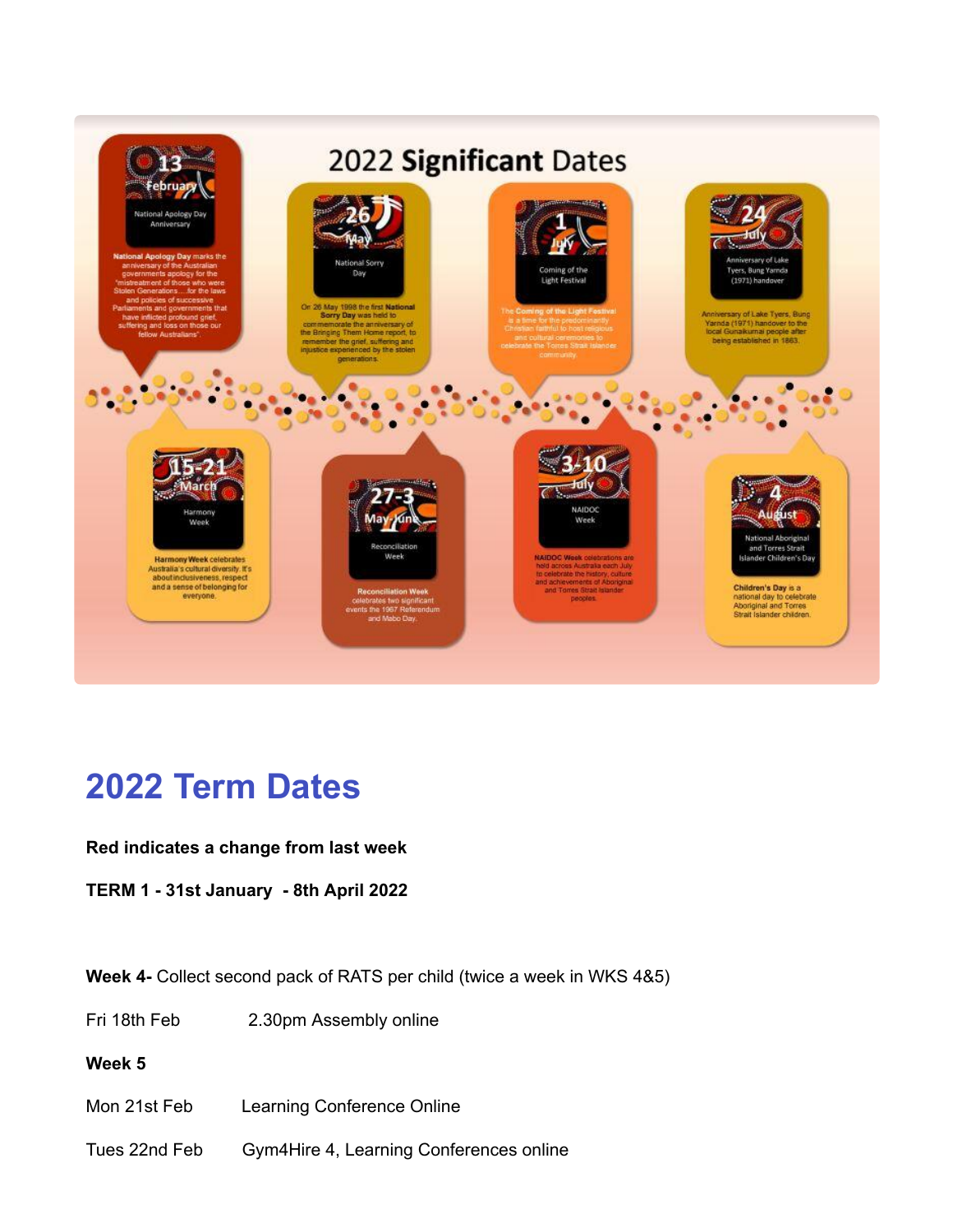Police talk Prep and Year 1/2

| Week 6 - Collect third pack of RATS per child (twice a week in WK 6&7) |                                                       |  |
|------------------------------------------------------------------------|-------------------------------------------------------|--|
| Fri 25th Feb                                                           | 2.30pm Assembly online, Father blessing class candles |  |
| Thurs 24th Feb                                                         | Gym4Hire 4, Learning Conferences Online               |  |
| Weds 23rd Feb                                                          | Gym4Hire 4, Learning Conferences online, No preps     |  |

| Mon 28th Feb  | <b>School Photos</b>                               |
|---------------|----------------------------------------------------|
| Tues 1st Mar  | Gym4Hire 5, Shrove Tuesday, pikelets supplied      |
| Wed 2nd Mar   | 12.40 Ash Wednesday Mass, Gym4Hire 5               |
| Thurs 3rd Mar | Gym4Hire 5, 7pm Parent only Reconciliation session |
| Fri 4th Mar   | District Swimming, 2.30pm Assembly online,         |
|               | Working Bee 4-6pm                                  |

#### **Week 7**

#### **Week 8 Collect fourth pack of RATS per child (twice a week in WK 8&9)**

- Mon14th Mar Labour Day Holiday
- Tues 15th Mar 7pm Maria Forde Reconcilation (1 parent & Yr 3 Child)
- Wed16-Fri18 Mar Yr 5/6 Mt Evelyn Camp
- Fri 18th Mar No assembly

#### **Week 9**

- **Tues 22nd Mar** 12.35pm St Joseph's Feast day Mass
- Wed 23rd Mar 10am and 6pm Reconciliation
- Friday 25th Mar No assembly

### **Week 10 Collect fifth pack of RATS per child (twice a week in WK 10&11)**

#### **Week 11**

- Wed 6th Apr P-Yr 6 Athletics Carnival
- Thur 7th Apr Paraliturgy Easter 2.30pm
- Fri 8th Apr 1pm finish end of term.

### **Term 2 Tuesday 26th April-Friday 24th June**